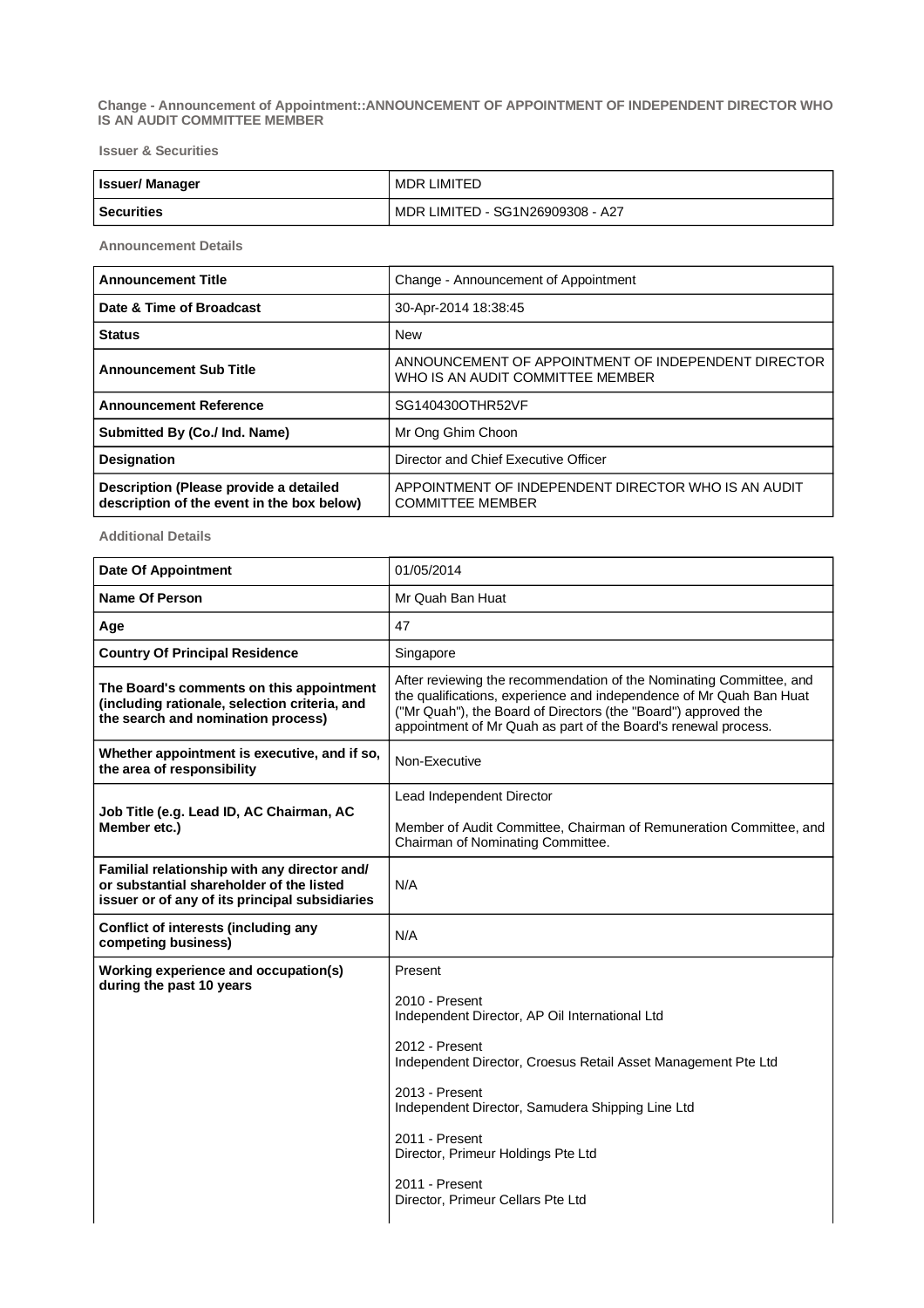|                                                                                                                                                                                                                                                                                                                                                                                                                                                                                                                                                                                                                                                                                     | 2013 - Present<br>Consultant, KPMG Services Pte Ltd                  |
|-------------------------------------------------------------------------------------------------------------------------------------------------------------------------------------------------------------------------------------------------------------------------------------------------------------------------------------------------------------------------------------------------------------------------------------------------------------------------------------------------------------------------------------------------------------------------------------------------------------------------------------------------------------------------------------|----------------------------------------------------------------------|
|                                                                                                                                                                                                                                                                                                                                                                                                                                                                                                                                                                                                                                                                                     | 2013 - Present<br>Advisor, Royal Chemie International Limited        |
|                                                                                                                                                                                                                                                                                                                                                                                                                                                                                                                                                                                                                                                                                     | 2012 - 2014<br>CEO, Surgeons International Holdings Pte Ltd          |
|                                                                                                                                                                                                                                                                                                                                                                                                                                                                                                                                                                                                                                                                                     | 2006 - 2011<br>CFO, Rickmers Trust Management Pte Ltd                |
|                                                                                                                                                                                                                                                                                                                                                                                                                                                                                                                                                                                                                                                                                     | 2005 - 2006<br>Financial Advisor/CFO, City Gas Pte Ltd               |
|                                                                                                                                                                                                                                                                                                                                                                                                                                                                                                                                                                                                                                                                                     | 2002 - 2005<br>Group Finance Director, IMC Pan Asia Alliance Pte Ltd |
| Shareholding interest in the listed issuer<br>and its subsidiaries?                                                                                                                                                                                                                                                                                                                                                                                                                                                                                                                                                                                                                 | No                                                                   |
| Past (for the last 5 years)                                                                                                                                                                                                                                                                                                                                                                                                                                                                                                                                                                                                                                                         | Refer to attachment                                                  |
| <b>Present</b>                                                                                                                                                                                                                                                                                                                                                                                                                                                                                                                                                                                                                                                                      | Refer to attachment                                                  |
| (a) Whether at any time during the last 10<br>years, an application or a petition under any<br>bankruptcy law of any jurisdiction was filed<br>against him or against a partnership of<br>which he was a partner at the time when he<br>was a partner or at any time within 2 years<br>from the date he ceased to be a partner?                                                                                                                                                                                                                                                                                                                                                     | No.                                                                  |
| (b) Whether at any time during the last 10<br>years, an application or a petition under any<br>law of any jurisdiction was filed against an<br>entity (not being a partnership) of which he<br>was a director or an equivalent person or a<br>key executive, at the time when he was a<br>director or an equivalent person or a key<br>executive of that entity or at any time within<br>2 years from the date he ceased to be a<br>director or an equivalent person or a key<br>executive of that entity, for the winding up or<br>dissolution of that entity or, where that<br>entity is the trustee of a business trust, that<br>business trust, on the ground of<br>insolvency? | No.                                                                  |
| (c) Whether there is any unsatisfied<br>judgment against him?                                                                                                                                                                                                                                                                                                                                                                                                                                                                                                                                                                                                                       | No.                                                                  |
| (d) Whether he has ever been convicted of<br>any offence, in Singapore or elsewhere,<br>involving fraud or dishonesty which is<br>punishable with imprisonment, or has been<br>the subject of any criminal proceedings<br>(including any pending criminal proceedings<br>of which he is aware) for such purpose?                                                                                                                                                                                                                                                                                                                                                                    | No.                                                                  |
| (e) Whether he has ever been convicted of<br>any offence, in Singapore or elsewhere,<br>involving a breach of any law or regulatory<br>requirement that relates to the securities or<br>futures industry in Singapore or elsewhere,<br>or has been the subject of any criminal<br>proceedings (including any pending criminal<br>proceedings of which he is aware) for such<br>breach?                                                                                                                                                                                                                                                                                              | No.                                                                  |
| (f) Whether at any time during the last 10<br>years, judgment has been entered against<br>him in any civil proceedings in Singapore or<br>elsewhere involving a breach of any law or<br>regulatory requirement that relates to the<br>securities or futures industry in Singapore                                                                                                                                                                                                                                                                                                                                                                                                   | No.                                                                  |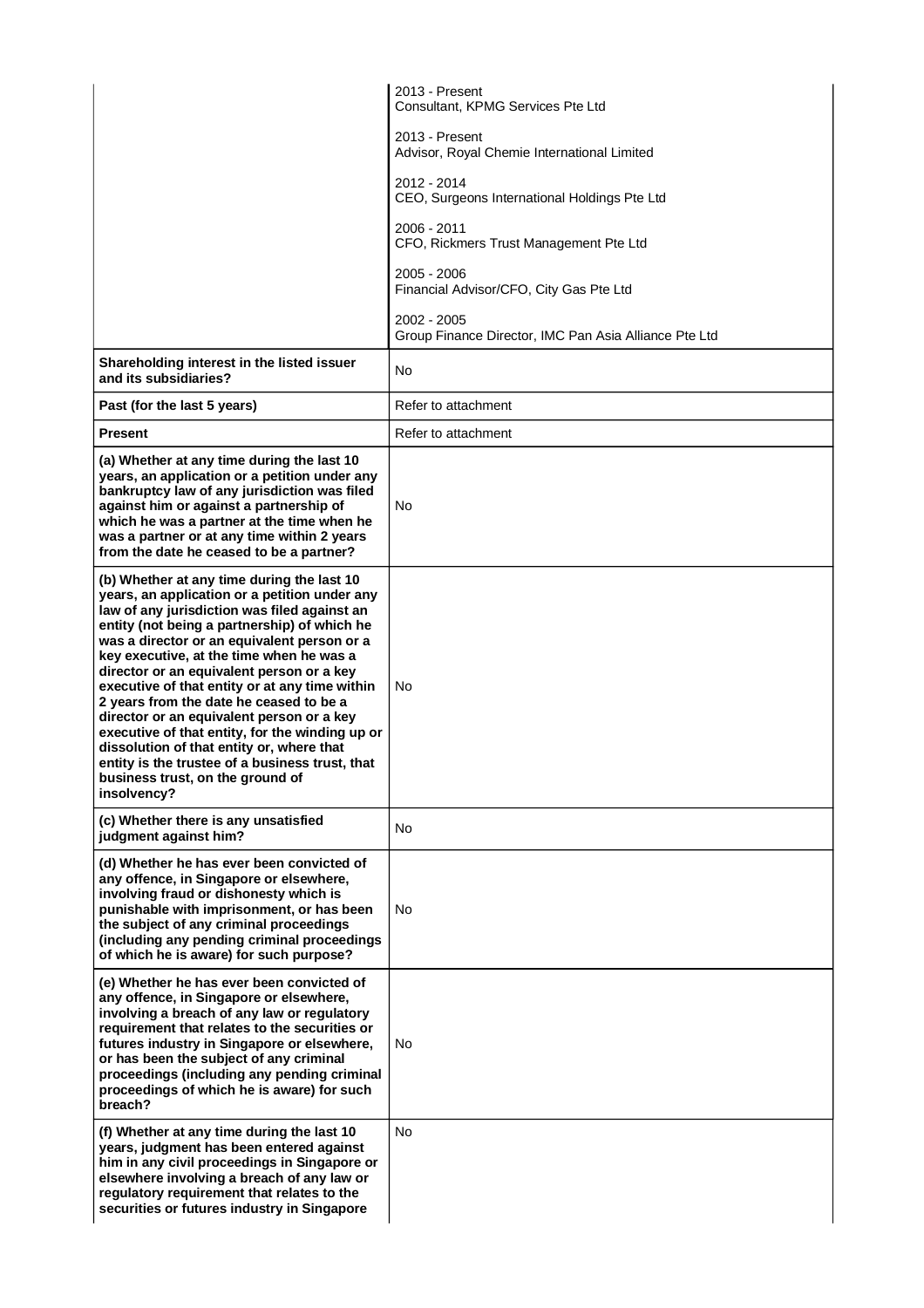| or elsewhere, or a finding of fraud,<br>misrepresentation or dishonesty on his part,<br>or he has been the subject of any civil<br>proceedings (including any pending civil<br>proceedings of which he is aware) involving<br>an allegation of fraud, misrepresentation or<br>dishonesty on his part?                                                |                                                                                         |
|------------------------------------------------------------------------------------------------------------------------------------------------------------------------------------------------------------------------------------------------------------------------------------------------------------------------------------------------------|-----------------------------------------------------------------------------------------|
| (g) Whether he has ever been convicted in<br>Singapore or elsewhere of any offence in<br>connection with the formation or<br>management of any entity or business trust?                                                                                                                                                                             | No                                                                                      |
| (h) Whether he has ever been disqualified<br>from acting as a director or an equivalent<br>person of any entity (including the trustee of<br>a business trust), or from taking part directly<br>or indirectly in the management of any entity<br>or business trust?                                                                                  | No                                                                                      |
| (i) Whether he has ever been the subject of<br>any order, judgment or ruling of any court,<br>tribunal or governmental body, permanently<br>or temporarily enjoining him from engaging<br>in any type of business practice or activity?                                                                                                              | No.                                                                                     |
| (i) any corporation which has been<br>investigated for a breach of any law or<br>regulatory requirement governing<br>corporations in Singapore or elsewhere; or                                                                                                                                                                                      | No                                                                                      |
| (ii) any entity (not being a corporation)<br>which has been investigated for a breach of<br>any law or regulatory requirement governing<br>such entities in Singapore or elsewhere; or                                                                                                                                                               | No                                                                                      |
| (iii) any business trust which has been<br>investigated for a breach of any law or<br>regulatory requirement governing business<br>trusts in Singapore or elsewhere; or                                                                                                                                                                              | No                                                                                      |
| (iv) any entity or business trust which has<br>been investigated for a breach of any law or<br>regulatory requirement that relates to the<br>securities or futures industry in Singapore<br>or elsewhere, in connection with any matter<br>occurring or arising during that period when<br>he was so concerned with the entity or<br>business trust? | No                                                                                      |
| (k) Whether he has been the subject of any<br>current or past investigation or disciplinary<br>proceedings, or has been reprimanded or<br>issued any warning, by the Monetary<br>Authority of Singapore or any other<br>regulatory authority, exchange, professional<br>body or government agency, whether in<br>Singapore or elsewhere?             | No                                                                                      |
| Any prior experience as a director of a listed<br>company?                                                                                                                                                                                                                                                                                           | Yes                                                                                     |
|                                                                                                                                                                                                                                                                                                                                                      | Independent Director and Audit Committee Chairman, AP Oil<br>International Ltd          |
| If Yes, Please provide full details                                                                                                                                                                                                                                                                                                                  | Independent Director, Croesus Retail Asset Management Pte Ltd                           |
|                                                                                                                                                                                                                                                                                                                                                      | Independent Director and Remuneration Committee Chairman,<br>Samudera Shipping Line Ltd |
| <b>Attachments</b>                                                                                                                                                                                                                                                                                                                                   | Appointment of Mr Quah Ban Huat Appendix Final.pdf                                      |
|                                                                                                                                                                                                                                                                                                                                                      | Total size =67K                                                                         |